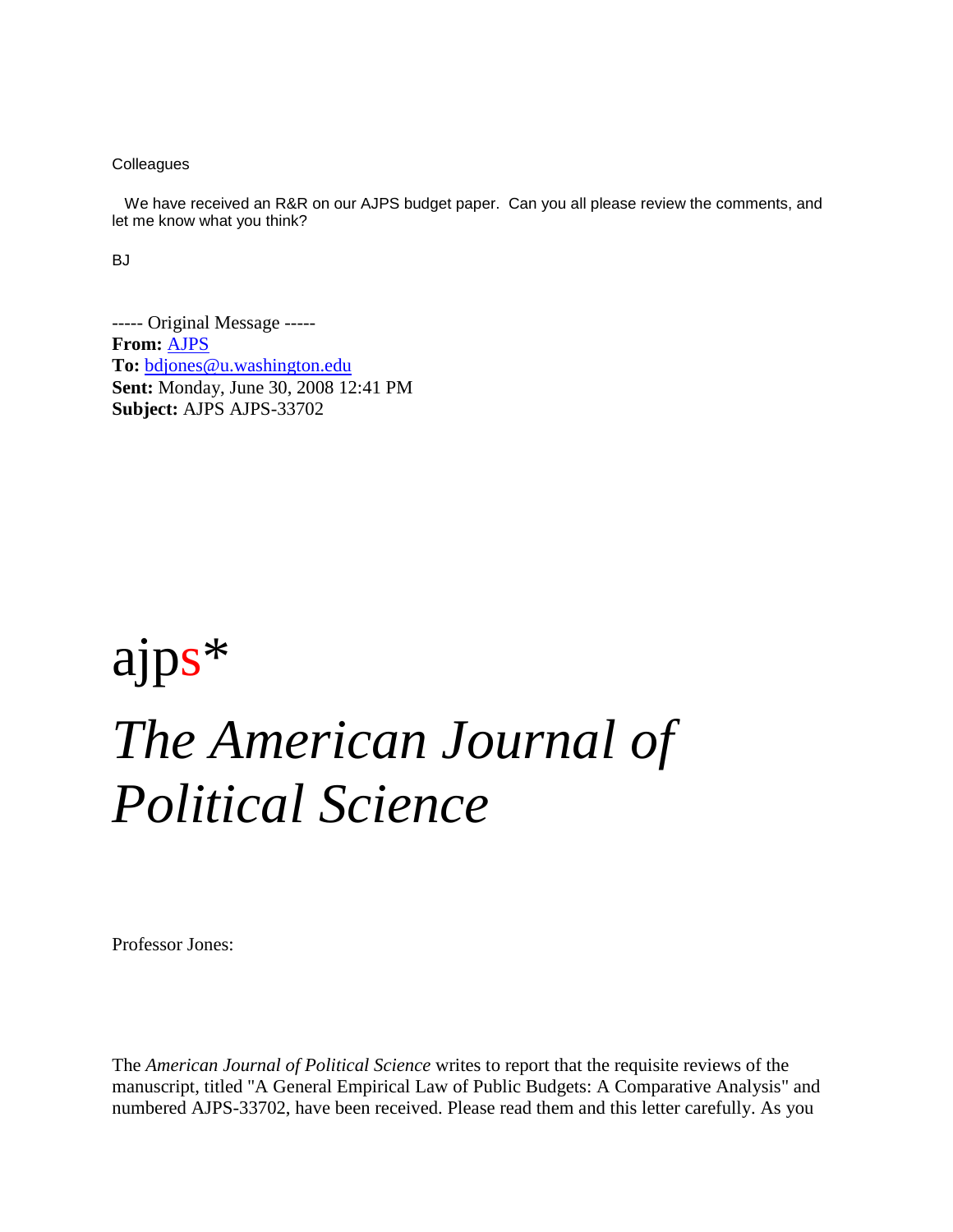do, you will see that the reviewers and I acknowledge that the manuscript is interesting, its intellectual merits and potential impacts are promising, and one or more minor or major revisions may advance it to a publishable article.

More specifically, The reviewers agree that the research question posed about how to model and analyze the impact of institutional arrangements on budget outputs is important, and that the research answer presented, in terms of a double Paretian distribution (implying more or less punctuation) across countries and government levels, intrigues. But, the reviewers are not completely convinced by this answer presented - one is positive, one is mixed, one is negative and all identify areas for improvement. These improvements sort into at least four major areas. One is theoretical development, with more elaboration needed of institutional friction in general and, in particular, of the causal mechanisms that link institutional friction to policy outputs, of the related forces that act on budgetary punctuations, and of intra-country variations in institutional politics that can produce a strong explanation, rather than a simple description, of budgetary dynamics. A second area involves concepts and measurement, with reference to more precise definition and use required of institutional friction, of chaos, and of error accumulation. The third area pertains to the data used and to the data analysis conducted, notably to whether the Texas School data provide added value to the other possibly "convenience" data being employed, and to what appropriations as well as output data can show in terms of how institutional friction operates. A fourth area urges more consultation and better use of other research on institutional friction and on statistical modeling. Other comments are made as well. Taken together, the reviewer comments and my own reading indicate that the research question posed is serious and that a significant manuscript revision is needed to produce a convincing answer that strengthens the case for making a unique and important contribution. If you accept this notice to revise, then please also note that the revision and its accompanying memorandum should address the areas and comments made in the reviews and in this letter. Note as well that the revision and the memorandum will be sent to at least two original reviewers and, if necessary, then to a third reviewer as well. The fuller text of the reviews can be viewed at the links below.

Reviewer #2: Review: 'A General Empirical Law of Public Budgets'.

1. This paper offers an important comparative test of the dynamic behaviour of political attention, quantified here in the form of public budgeting.

2. It uses the 'punctuated equilibrium' model to understand how the stability of political systems is, from time to time, interrupted by disproportionate shifts of the attention of decision-makers.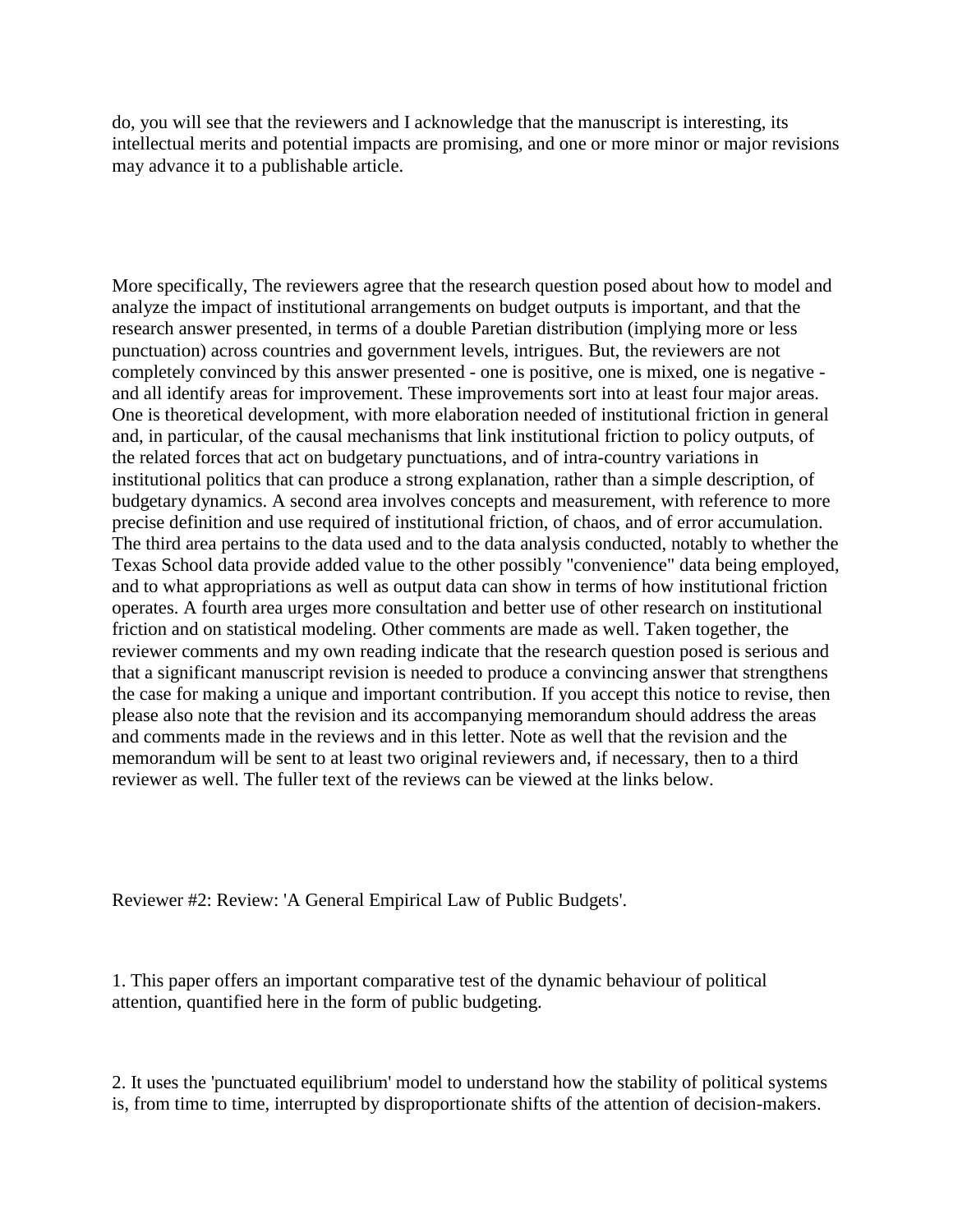That pattern results from cognitive/organization and institutional friction, which restricts change until external signals exceed a threshold.

3. The paper uses stochastic process methods to investigate the distribution of changes in public budgets.

4. It shows that non-normal (leptokurtic) distributions of budget changes are replicated across a selection of countries and level of government (ten budgetary datasets from six separate nations).

5. The paper also shows that relative degrees of leptokurtosis reflect differences in institutional structures.

Overall, this paper provides an important demonstration of the punctuated distribution of public budgets. It shows that a stronger tendency exists for changes on the positive tail than the negative tail (i.e. spending tends to dominate cuts). It also offers some evidence that change distributions of sub-national government budgets are also leptokurtic, but subject to less friction than national governments. The findings provide evidence of comparative differences in public budgeting that will require further empirical investigation by scholars.

In general, the methodology and empirical analysis presented in this paper are robust and clear.

The paper merits publication in AJPS. I have some additional comments which the author(s) might consider.

First, there is an important distinction between non-linear models where 'sensitive dependence upon initial conditions' means that small changes in the input can generate large changes in the output, and situations in which errors accumulate such that the difference between the input and output becomes increasingly large. The former implies models (such as in weather systems) that are highly sensitive to marginal changes in the initial parameters. The latter, as I understand this paper relates to, implies models that observe an increasing build-up of errors (where the output fails to respond to the input for an extended period of time) that only subsequently are subject to a realignment or punctuation after they reach a particular threshold (this point is made on p.18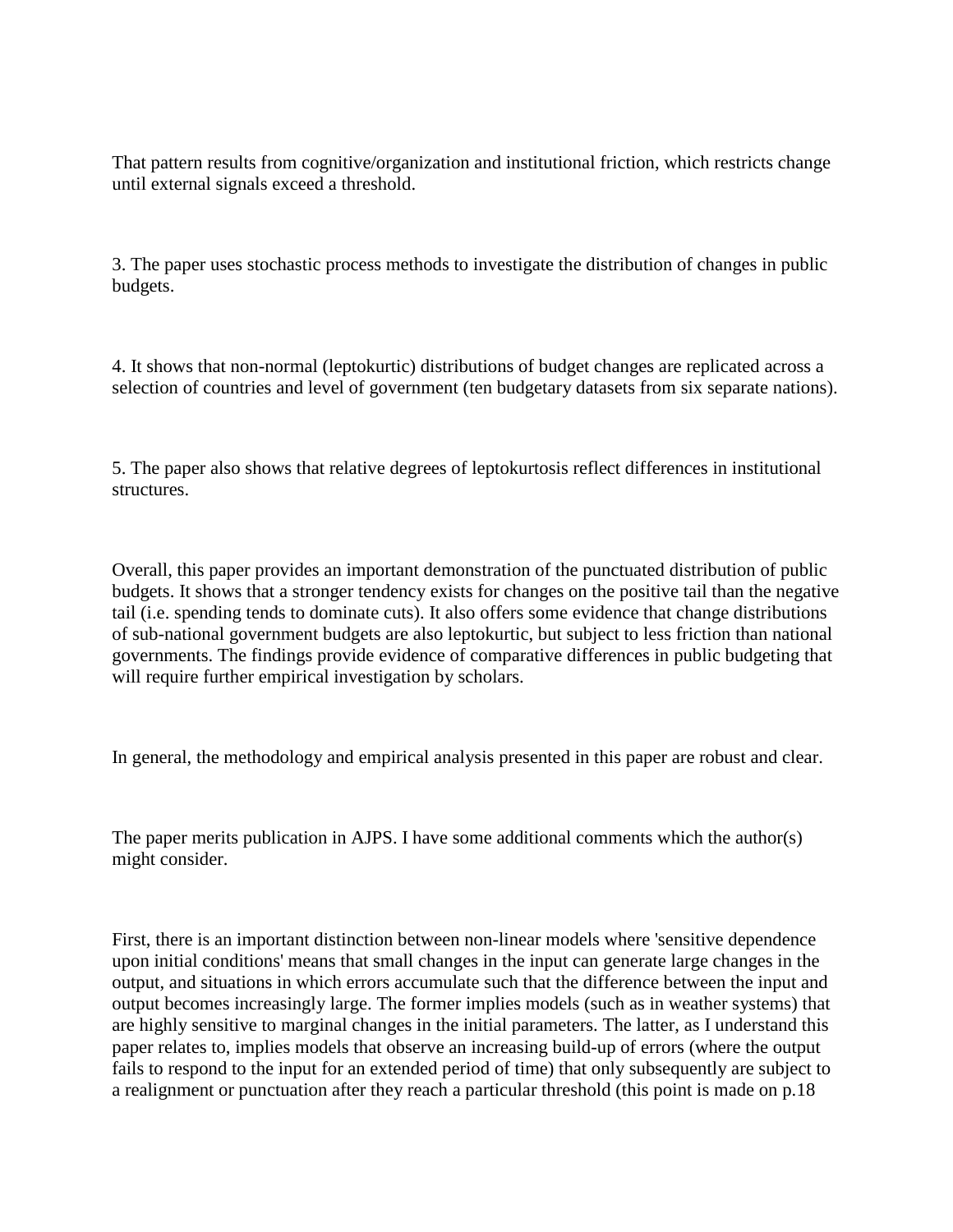and might be emphasised earlier). Thus, 'chaos' as discussed in the text  $(p, 5)$  is not the same as error-accumulation. In some senses, this is a minor conceptual point, but one that I think is worth noting.

Second, another technical point that might be noted is that whilst there is a general formulation of 'error-correction' models (Engle and Granger 1987) and other derivative models (e.g. Johansen 1991), there is (to my knowledge) no formal general representation of error-accumulation. This statistical process can be implied either from evidence of misspecification of an error-correction model (where the error-correction component is positive not negative as it should be) or, as this paper does, from the differences between (Gaussian) input and (leptokurtic) output distributions. Again, the inference of 'error-accumulation' from leptokurtic distributions is valid, but subject to this caveat. Nonetheless, care should be taken in use of the concept of 'error-accumulation'.

Third (p.6), my reading of the analysis of the UK by Soroka and Wlezien (2005, p. 687) is that it might be expected that "governments in parliamentary systems [would tend] to be less reliably responsive to the public", despite there being less institutional friction in parliamentary systems. Ultimately, this argument can be made in either direction, attributed to either the absence of veto points in the political system, which enables responsiveness, or the relative absence of consensual electoral structures, which encourages unresponsive behaviour of the executive between general elections. Still, claims about the relationship between institutions and responsiveness are not clear cut, and as such might conflict with claims about friction.

Fourth, I understand that the Texas School Districts dataset is unique in the level of detail it offers but it seems a strange and perhaps unnecessary addition to the sub-national cases in the absence of budget data for equivalent cases.

In general, the paper is well written, presents important evidence that the punctuated distribution of public budgets in the United States can be generalized in comparative perspective, and that the degree of budget leptokurtosis is associated with institutional characteristics of different political systems.

It merits publication in AJPS and should be of considerable interest to its readership. In particular, it represents an important contribution in adding comparative evidence in support of claims that have tended, in the past, to be tested for evidence from the United States.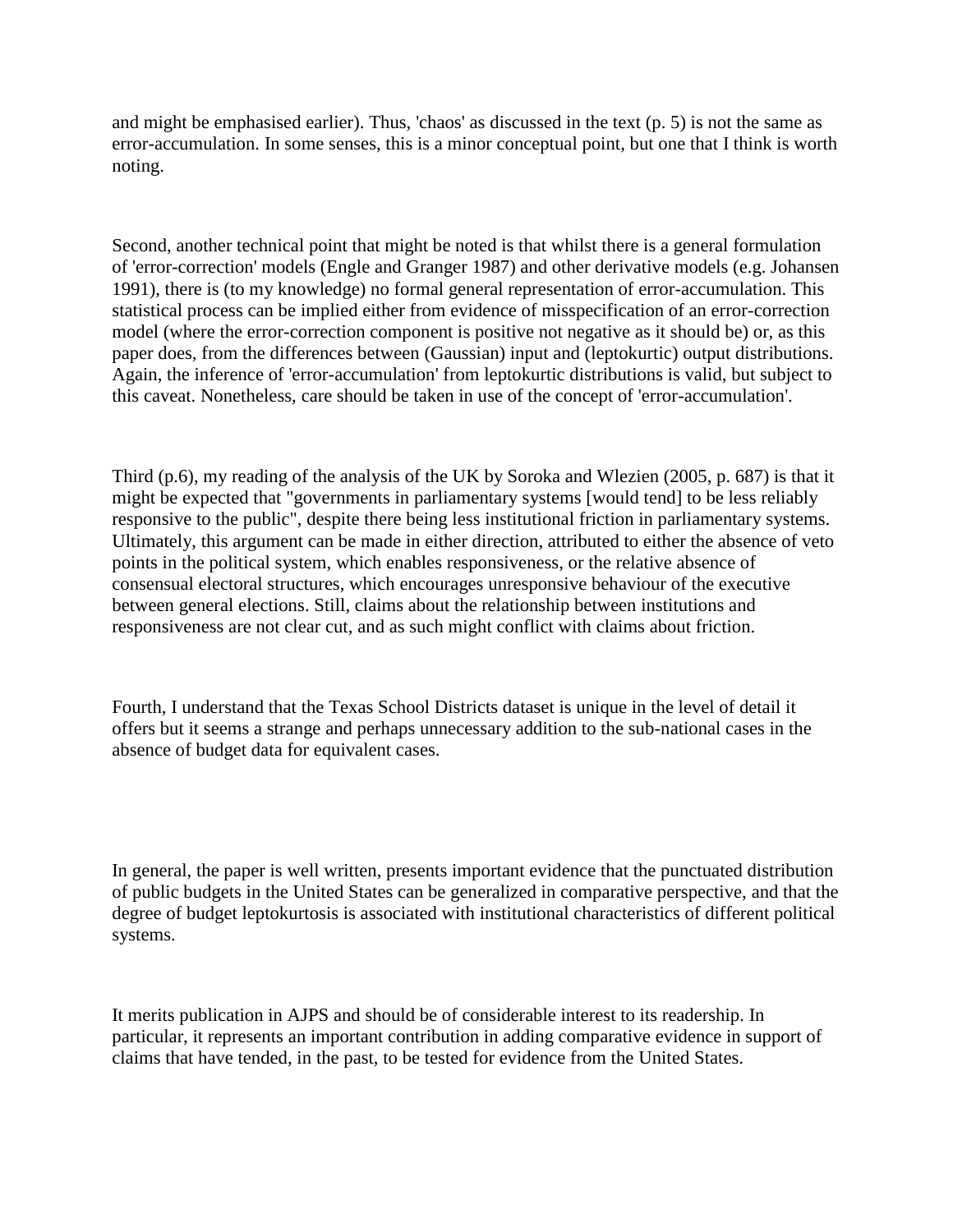Reviewer #3: Review of "A General Empirical Law of Public Budgets"

I found this manuscript very difficult to review and I suspect that will be obvious in my written comments. In some ways, this manuscript represents a mature research project that can serve as a model of the steady accumulation of knowledge from a scientific research project. On the other hand, it is hard to identify exactly what this article contributes to the pre-existing literature.

I will start by setting out subjects on which I will not comment. This article builds on a series of articles going back a number of years from such outlets as APSR, JOP, and other political science journals. This series of articles has built up the justification for the "stochastic process" method. I consider this method to be pre-vetted and, despite some reservations, don't feel that arguing over the finer points of the method is appropriate for an article like this. I will review the article from the perspective of someone who accepts the previous work and the general strategy of the approach.

Second, many of the data sets are familiar from other studies of budgetary (non)incrementalism over the past few years in public policy journals. I take these data as previously vetted in their first appearances. While I am not positive that all of these data are re-appearing here after having been published elsewhere, the organization of the manuscript suggests this is an appropriate assumption.

This leaves me wondering what there is to review in the article. I take it that the main conclusion the reader is supposed to take away with him or her is that previously identified dynamics of budgets (identified mostly in American federal budgets) are also present in the budgets of other levels of governments and other countries. In this, the manuscript succeeds. The robustness of the dynamics of Paretian distributions is remarkable. Here a finding originally thought to be peculiar has been verified in a wide variety of settings. This is a good example of actually taking a proposition developed in the context of American politics and actually testing it with data from other countries - a promise more often made than followed.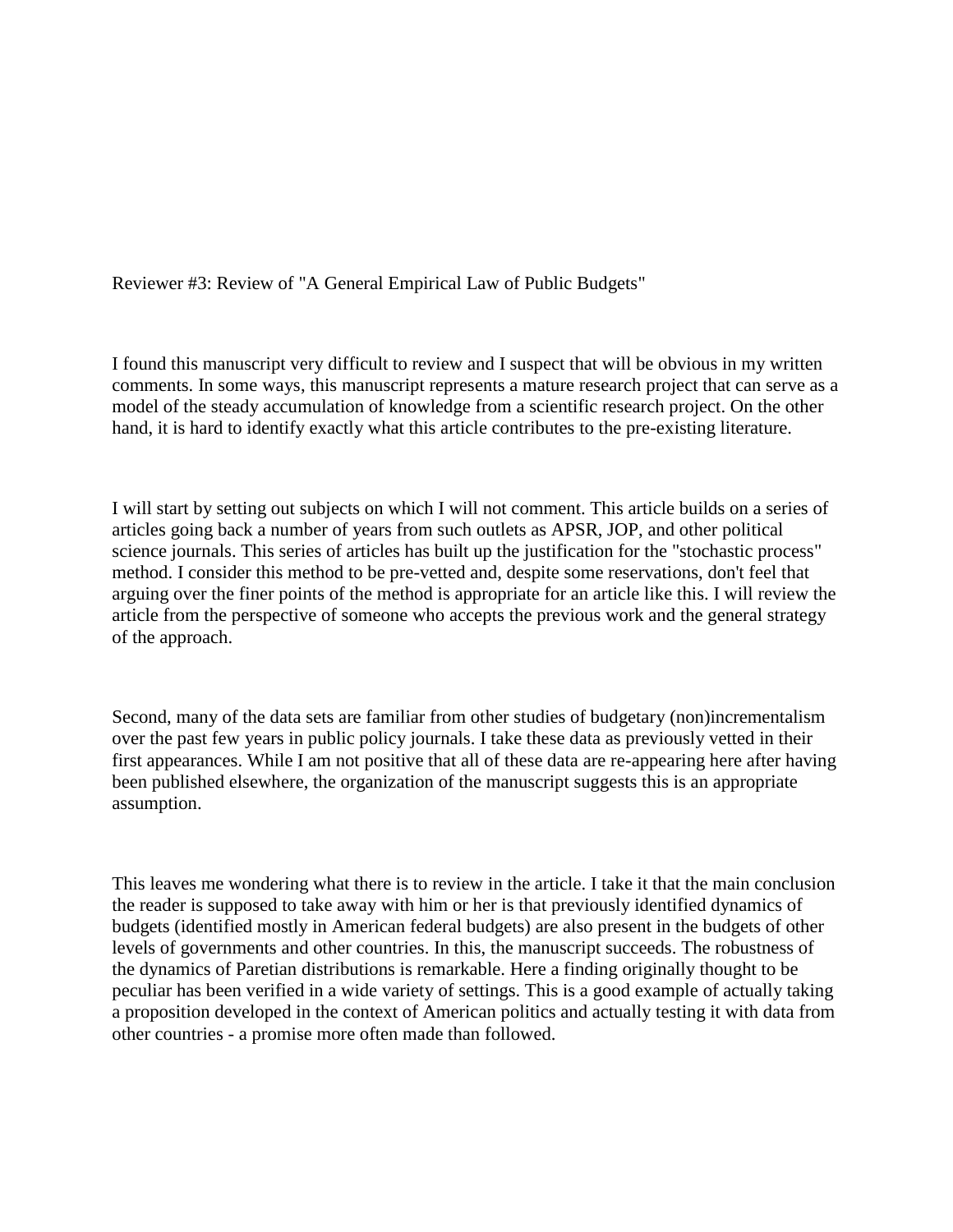Beyond the illustration that the Paretian distribution is robust across levels of government and countries, the paper starts to promise more than it delivers. To a great extent, the sample of countries and levels of government is one of convenience. Given the hefty data requirements, this is to be expected but should be acknowledged. Along with some complexities of the Paretian distribution, this may prevent the author(s) from conducting a true meta-analysis. However, foregoing a formal meta-analysis is a decision that should be addressed.

Second, the inferences about the importance of institutions in explaining the magnitude differences of the Paretian distribution are not backed up with a formal theory of institutional friction, measurement of this phenomenon, or a rigorous method of testing. The author(s) should note that the array of data sets suggest that institutional differences explain the differences in the distribution but that the data presented do not formally test that proposition.

These considerations have left me quite torn. Forgive me a personal anecdote, but this reminds me of a review I received once from a similar journal. A few years back a reviewer noted for one of my papers that it did not fit in a similar journal because it was an initial paper in what promised to be a series of findings. The top journals, like this one, the reviewer noted should be reserved for the capstones of ambitious and influential studies. Based on this standard, I would recommend publishing this article (with the caveats and areas needing improvement mentioned above). This manuscript represents an important milestone in the policy change literature and represents the culmination of a series of important studies. However, I worry that as the capstone it does not innovate sufficiently to warrant inclusion in this journal. The key findings are based on an informal meta-analysis with seemingly little attention to the theoretical motivation for the institutional friction hypotheses and measures. The weakest parts of the paper are the parts that add to what has been said before (albeit in far flung publication outlets)

In the best of all worlds, I would hope the authors could revise the text to really dig into what institutional friction means and how it can be measured. The authors would still have to deal with a deceptive small-n problem (while the manuscript references a lot of data, there are still only about a dozen budgetary systems included and the hypotheses are stated at the system level) but a theoretically motivated work could be an excellent example of a steadily accumulating body of knowledge starting within the area of American politics but slowly expanding to justify a general empirical law.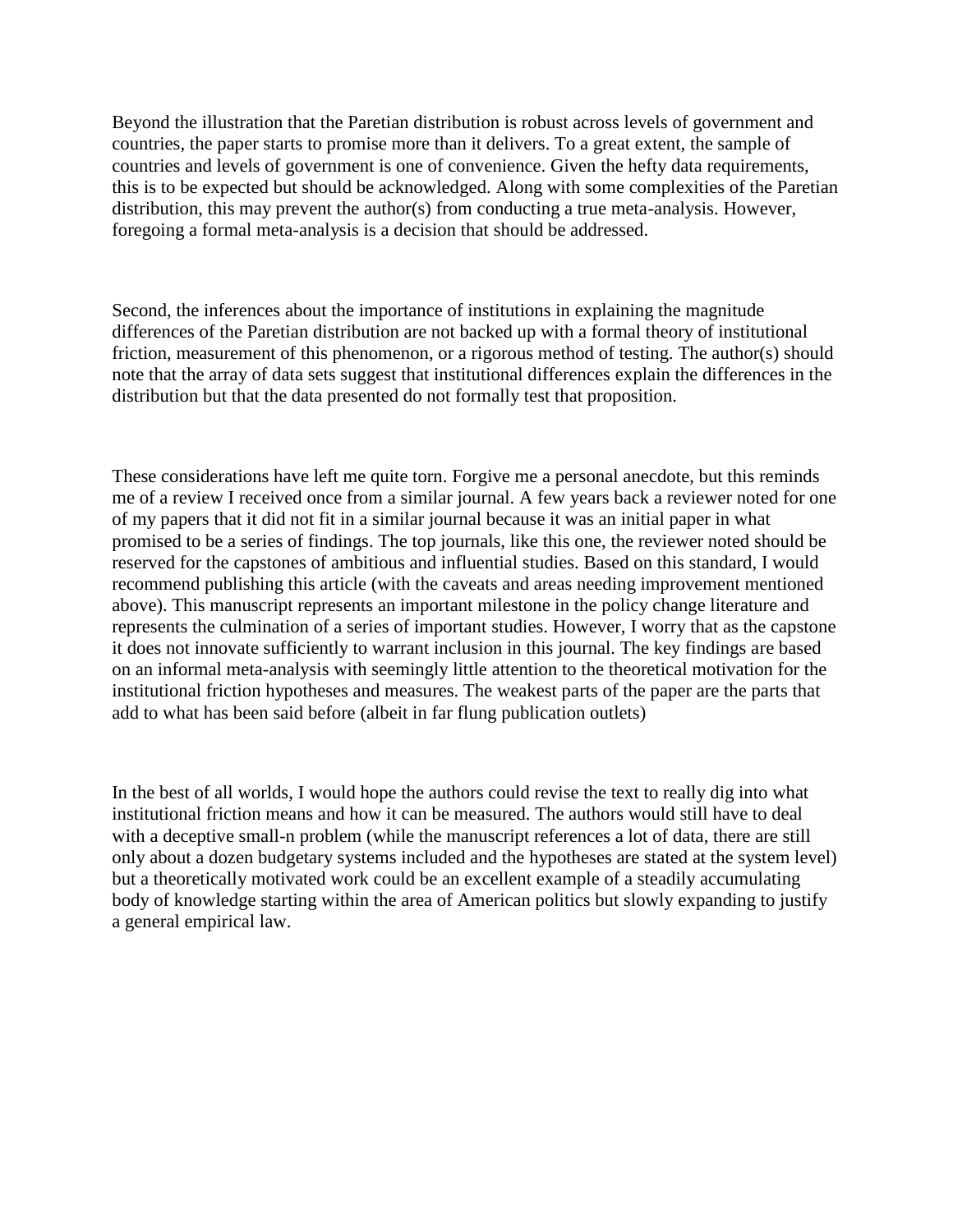Accordingly, *AJPS* offers you an opportunity to revise and resubmit the manuscript. You should decide carefully about whether it is worthwhile to revise and resubmit the manuscript to the peerreview process based on the following:

- The offer to revise and resubmit is exceedingly rare; a manuscript must be judged initially as having a  $>80\%$  probability of success. However, the offer also is not a guarantee of acceptance for publication.
- At least one and possibly all original reviewers may be recontacted and a new reviewer may be selected.
- If you do decide to revise and resubmit, then the revised manuscript must be resubmitted within the next six months unless you specifically request an extension of time from the editor.
- The revised manuscript must not exceed 40 double-spaced pages in length with all text as well as references being double-spaced in 12-point type. All figures and tables, if included, may be smaller-point type but printed on separate pages.
- The revised manuscript must be resubmitted online at Guidelines for Manuscripts at [www.ajps.org.](http://www.ajps.org_/) At the time of resubmission, you should send:
- •
- an anonymous (pdf) version of the manuscript; and
- an anonymous (pdf) memorandum of response to the reviewers' comments. The response should not exceed 4 single-spaced pages inserted at the top of the anonymous version of the manuscript.

If you have any questions about the above, then please contact me at your earliest convenience. In thanking you for considering *AJPS* as an appropriate journal of publication of your work, I remain,

Sincerely,

Marianne C. Stewart, Editor,